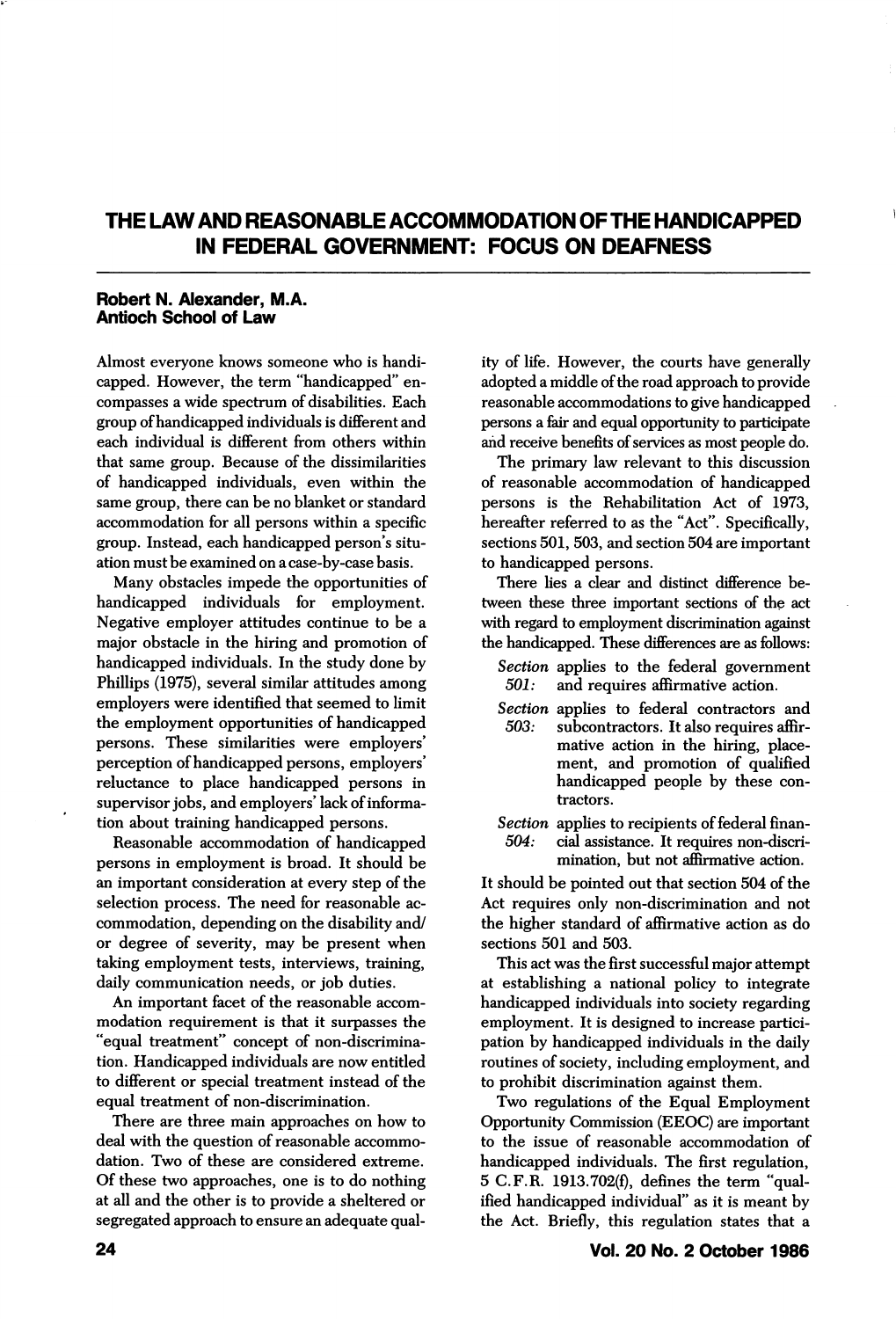"qualified handicapped individual" with respect to employment, is a handicapped person who meets the experience and/or education require ments and who can perform the essential func tions of the position in question. If a handi capped person satisfies these requirements, then, he/she will be considered legally "qual ified" and protected against discriminatory ac tions in employment by the Act.

The second regulation, 5 C.F.R. 1613.704(b), defines resonable accommodation by giving examples. Such examples include (1) making facilities readily accessible to and usable by handicapped persons; (2) job restructuring, part-time or modified work schedules; (3) ac quisition or modification of equipment or devices; (4) appropriate adjustment or modifica tion of examinations; (5) the provision of readers and interpreters, and other similar actions.

This regulation also provides a defense to em ployers for denying an accommodation to a qual ified handicapped applicant or employee if the employer can demonstrate that accommodation would impose an "undue hardship" on the op eration of its business or program. Cost of the particular accommodation may add an undue hardship to a business or program. Also, the accommodation itself may prevent a smooth and/or orderly operation of the business.

However, if an employer asserts this defense, then the "burden of proof" is on him. For example, a hearing-impaired employee has re quested a certified sign language interpreter for periodic staff meetings. The employer as serts the defense of an "undue hardship" as the reason for failing to accommodate the hearingimpaired employee. The burden of proof of an undue hardship upon his business would, be on the employer. In looking at the validity of this defense the courts will weigh three things:

- (1) Budget and overall size with respect to number of employees;
- (2) The type of business or agency;

(3) The nature and cost of the accommodation. However, as pointed out in "Employment Dis crimination Against the Handicapped and Sec tion 504 of the Rehabilitation Act: An Essay on Legal Evasiveness," (97 Harvard L. Rev. 997- 1015, Feb. 1984), how such factors are to be weighted and assessed and how much hardship is "undue" are unspecified.

A primary question to be answered with regard to reasonable accommodation is who should be reasonably accommodated. Generally, if you are

a qualified handicapped individual who can per form the essential functions of the job in question or you are capable of performing a particular job, with or without reasonable accommodation to your handicap, then you are protected against discriminatory actions in employment.

The case of Southeastern Community College V. Davis (1979) was the Supreme Court's first ex tensive opinion on this issue. In the Davis case, Davis, a hearing-impaired applicant, was denied admission to the nursing program of Southeastern Community College, a state institution that re ceives federal funds. The Court held that Davis was not a "qualified handicapped individual" with in the meaning of the Act. The reasoning used by the Court to support this ruling was that she did not meet the "essential and fundamental" qualifi cations to gain entrance to the program of Southeastern Community College. In essence, the Court was saying that meeting the legitimate es sential and fundamental requirements would qual ify a person as a "qualified handicapped indi vidual". The Court held that the requirements of Southeastern Community College's program (i.e. ability to hear, communicate, and finish necessary requirements of the program) were legitimate.

Even though the Davis case has a higher edu cation and professional context, it is still relevant to reasonable accommodation. The relevancy is in the Court's holding and reasoning on the term "qualified handicapped individual". This term plays an intrinsic role in non-discrimination law.

The ruling in the Davis case has been expanded recently by Consolidated Rail Corp. v. Darrone (1984). In this case, Darrone's estate filed suit against Consolidated Rail Corp. for violation of rights conferred by section 504 of the Rehabili tation Act which requires non-discrimination in employment practices by recipients of federal financial assistance. Darrone had become hand icapped because of an accident but could still perform the essential duties of the job in ques tion, a fact not disputed in the case. However, Consolidated Rail then refused to continue to em ploy him. They argued that the federal financial assistance they were receiving was not for the purpose of employment.

In deciding this case, the Court rejected this "primary purpose" test of Consolidated Rail emphasizing that section 504 prohibits discrimina tion against the handicapped under "any" pro gram or activity of recipients of federal financial assistance. In other words, the federal financial assistance does not have to be designated for